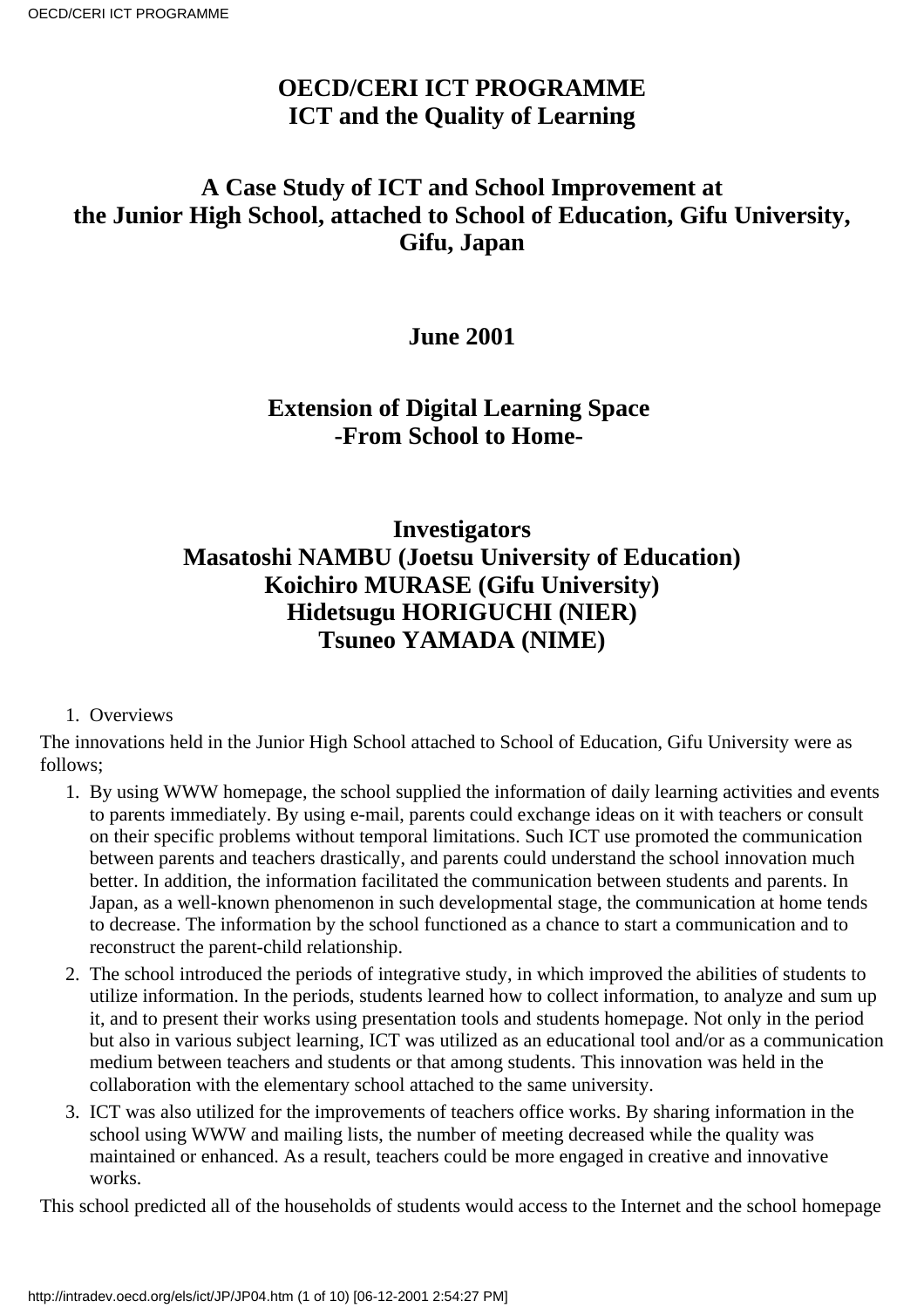in near future. They digitized various daily reports and documents, and put some on the homepage. They also prepared a groupware on the intranet to facilitate the sharing of the process and results of learning and the collaborative learning among students. Some of them could be browsed from each home.

#### 2. Past:

The Junior High School attached to School of Education, Gifu University was established in 1951 by Japanese Ministry of Education. School of Education at Gifu University has also the attached elementary school. While this school is national and is financed by Japanese government, tuition is needed. Students were selected from the surroundings of Gifu City by the entrance examination.

The introduction of ICT was started in earnest by the appointment of the current vice-principal (As the principal is a professor of School of Education, the vice-principal is the substantial responsible person for this school). He tried to get financial supports and to encourage teachers to challenge innovation. They got the grants from the ministry and other public sectors and installed computers and LAN. Their LAN was connected with that of Gifu University via high-speed private line. In FY1997-1999, they got a government grant on the periods for integrative study.

The teachers who understood his ideal gathered and the innovations have spread to all of the school. At the point of time of this survey, all of teachers participated in the innovations, but the core members were about six teachers, such as those of the committee of information education.

#### 1. Present:



Fig. 1 A computer classroom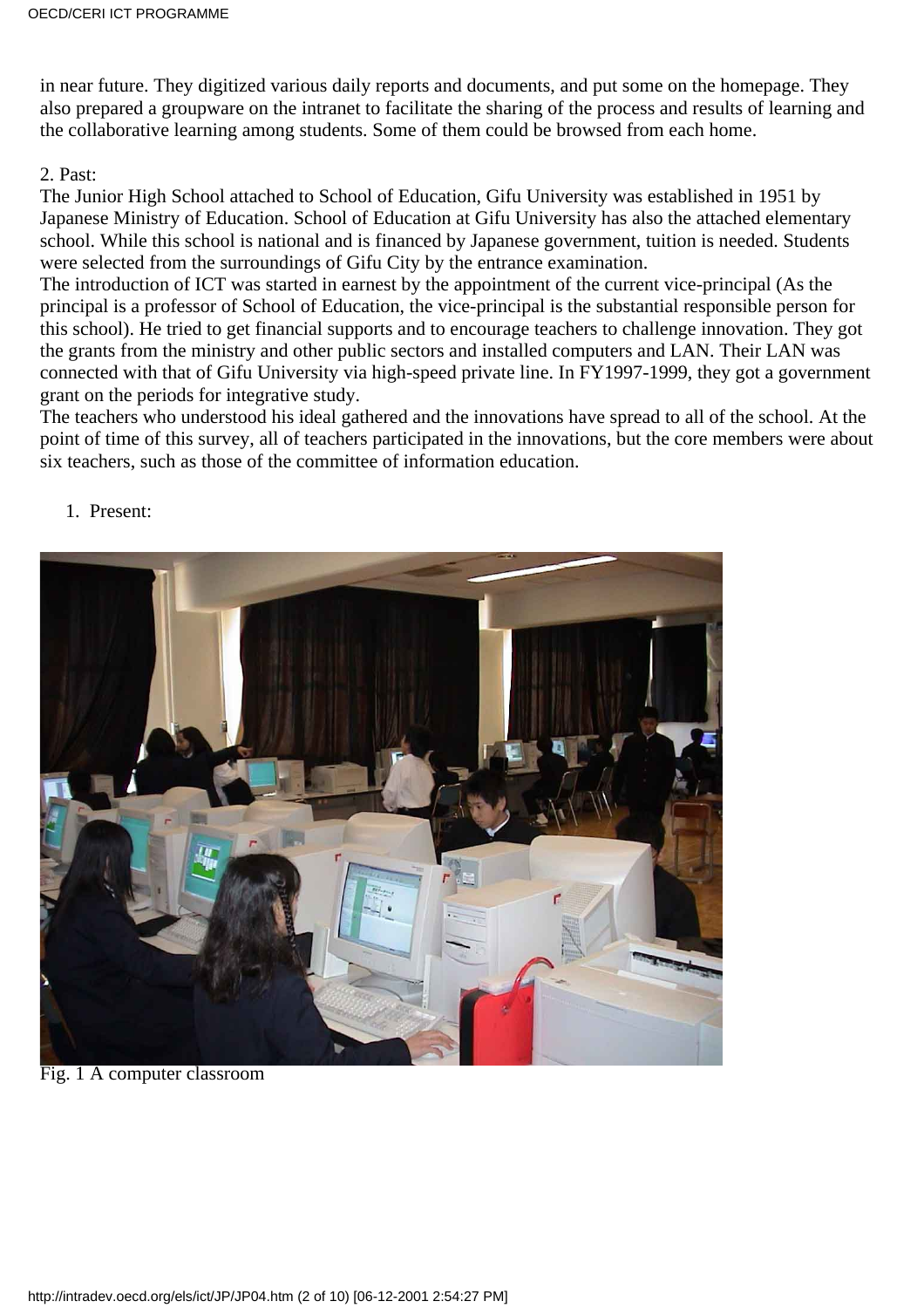

#### Fig.2 Library

The Junior High School attached to School of Education, Gifu University consisted of 38 teachers, 15 classrooms (including 3 classrooms for handicapped students) and 487 students (FY2000).

They had two computer classrooms (42 computers and 22 computers each), and a classroom for group work (18 computers). Each home classroom, classrooms for special subjects except Music, and the library had also computers. In teaching subjects, teachers used computers in each subject classroom. Those in home classrooms were used by students. Each teacher has his/her own computer at their office. The total number of their computers was about 130.

On the network environments, they changed the speed of LAN from 1.5Mbps to 6Mbps in April, 2001. They planed to set up data outlets in all of their classrooms and to give an e-mail address to each student in FY2001.

They prepared environments both teachers and students were inclined to use ICT. To share information by digital report of daily classroom and to introduce electronic meeting and paperless meeting for teachers were such examples.

ICT was utilized not only in the periods of integrated study but also in traditional subjects, such as social studies. While computer classrooms were used in various subjects, Home and Technology in 8th grade and Period for Integrated Study in 7<sup>th</sup> grade had priorities to use.

Students used computers for WWW browsing, presentation, development of homepage, word processing and so on. Teachers developed electronic learning materials and did not purchase commercial courseware. They planned to put printed materials and examination questions of the past on the homepage in order to increase opportunities of learning at home. They expected information literacy should be acquired not in systematic teaching in the class but in using it as a tool. Programming language was Logo in Home and Technology in 8th grade and Visual BASIC in an optional subject.

From April 2001, new curriculum oriented to integrated learning was adopted partially, and special hour for autonomous learning was introduced. The styles of education/learning were changing from Education teachers give to Education students request. In the process, the role of teachers is changing to assistance and supports to students, and methods and objectives of evaluation were renewed.

Teachers acquired knowledge and skills for ICT use on the job training. The school did not have special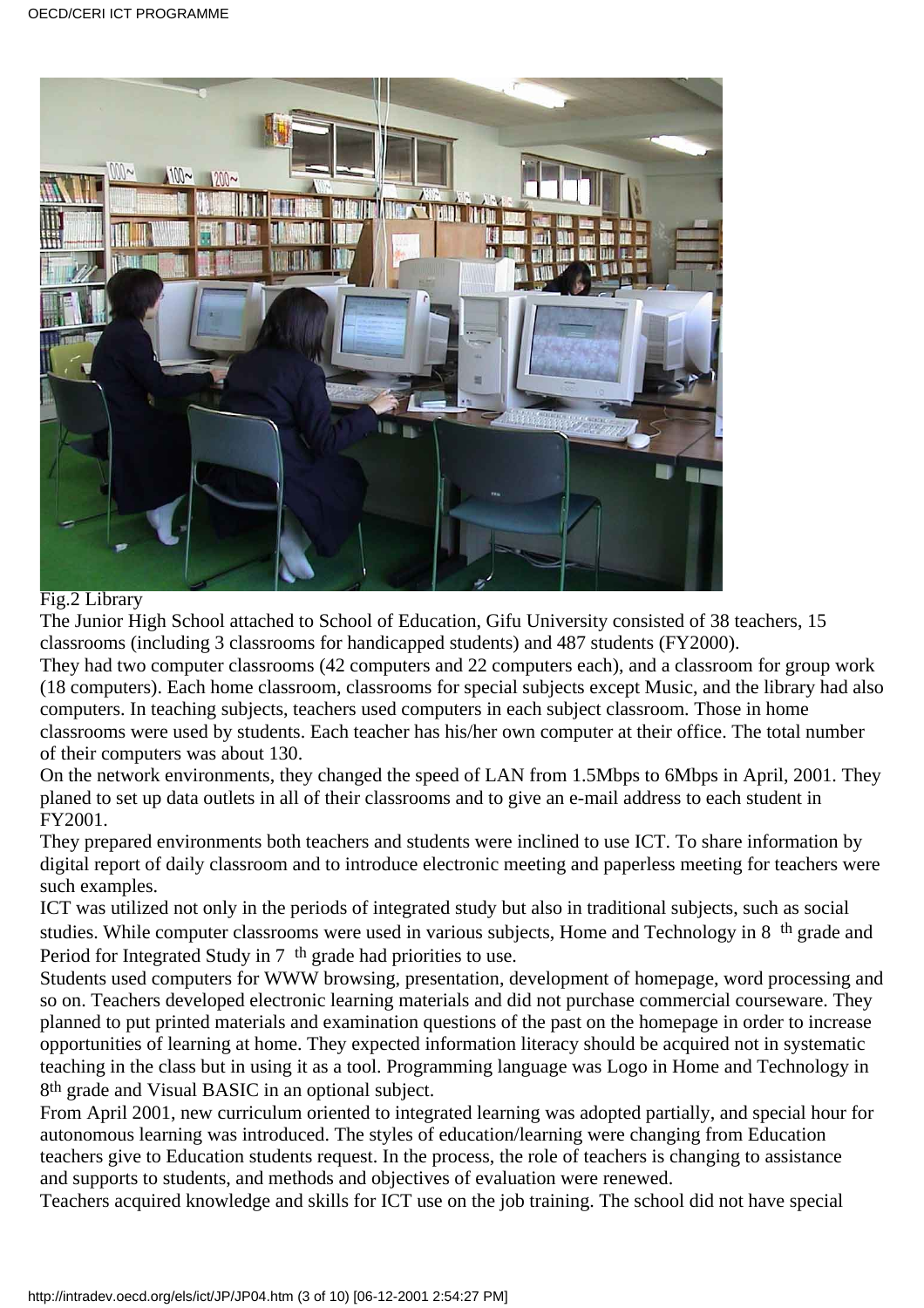seminars for ICT use. If they had questions, they asked them to their colleagues. Teachers of information education working group participated in the seminar held at the outside of school if necessary. In such teacher training, all of teachers acquired ICT literacy and began to use it spontaneously (Vice Principal). Needless to say, it means that they could choose the most adequate method in each situation. For example, they should select e-mail, telephone, or face-to-face meeting, as the most adequate communication medium. One of the current concerns in the Junior High School attached to School of Education, Gifu University, was how they should integrate learning in the school and that at home systematically by ICT. The learning by a student is not completed only inside the school, but it should be constructed in the student s everyday life from more holistic viewpoint. If all households of students have access to the Internet in near future, the school and teachers will supply various information to parents, and shape closer links between the school and parents, while students will easily access to the digital learning resources at school from his/her home. They had already started several ambitious challenges (see item 1 of Overview). Most of students can access to learning resources from their home computers from FY2001. In addition, attendance record and daily report of classroom activities were digitized, and a WWW camera was also installed tentatively. To guarantee the daily sending of information from the school, they reformed the school system. For example, they had a teacher in charge of PR who was reduced other obligations.

There were few schools in Japan which introduced such new role for ICT use officially. As the use of ICT by parents was regarded as an important factor, the school held special seminars for the parents on Information literacy once a month.

One of the efficacies of ICT introduction was to increase free time both in teachers and in students. As teachers had such temporal surplus, they could have feeling of freedom, became more engaged in creative and innovative works, and facilitated the sharing of intelligence and knowledge. Students also became thoughtful and expressive.

In addition, they are preparing for a new project on international exchange program. They planned to have international collaborative learning with Korean schools by using ICT and by exchanging students in school excursions. They are also studying whether they can give opportunities of learning to students who have fears to go to school and those who have illness by using ICT.

### 4. Main hypotheses:

### *Hypothesis 1:*

*Technology is a strong catalyst for educational innovation and improvement, especially when the World Wide Web is involved. The rival hypothesis is that where true school-wide improvement is found, technology served only as an additional resource and not as a catalyst, that the forces that drove the improvements also drove the application of technology to specific educational problems.*

Both the acquisition of information literacy, including the abilities to utilize computer, and the autonomic learning, realized typically in the periods for integrative study, were objectives of their school reform.

### **Evidence in support of the main hypothesis**

Althogh computer was one of educational tools, learning behaviors expected in the periods for integrative study, that is, to investigate, to integrate and to present autonomously, were acquired efficiently in the environments in which students could use computers. On the other hand, the acquisition of information literacy was facilitated in their attempting to execute autonomous learning more efficiently. While ICT could be used in traditional subjects, it was more effective in the new learning paradigm. That is, ICT and the new learning paradigm developed and transferred in interacting as each catalyst of the other. After the introduction of ICT, new learning styles and communication, such as individual learning, independent learning, collaborative learning, exchange programs by students, and evaluation between students increased. The interactions between students became positive and matured. Such relation was also observed in teachers work on school affairs. The relation between mailing lists and their meeting style was similar. ICT functioned as a catalyst, but new learning paradigm also facilitaed ICT use like a catalyst. While the interviews suggested there were various dynamisms and processes when they became catalysts, any real observation had not been done.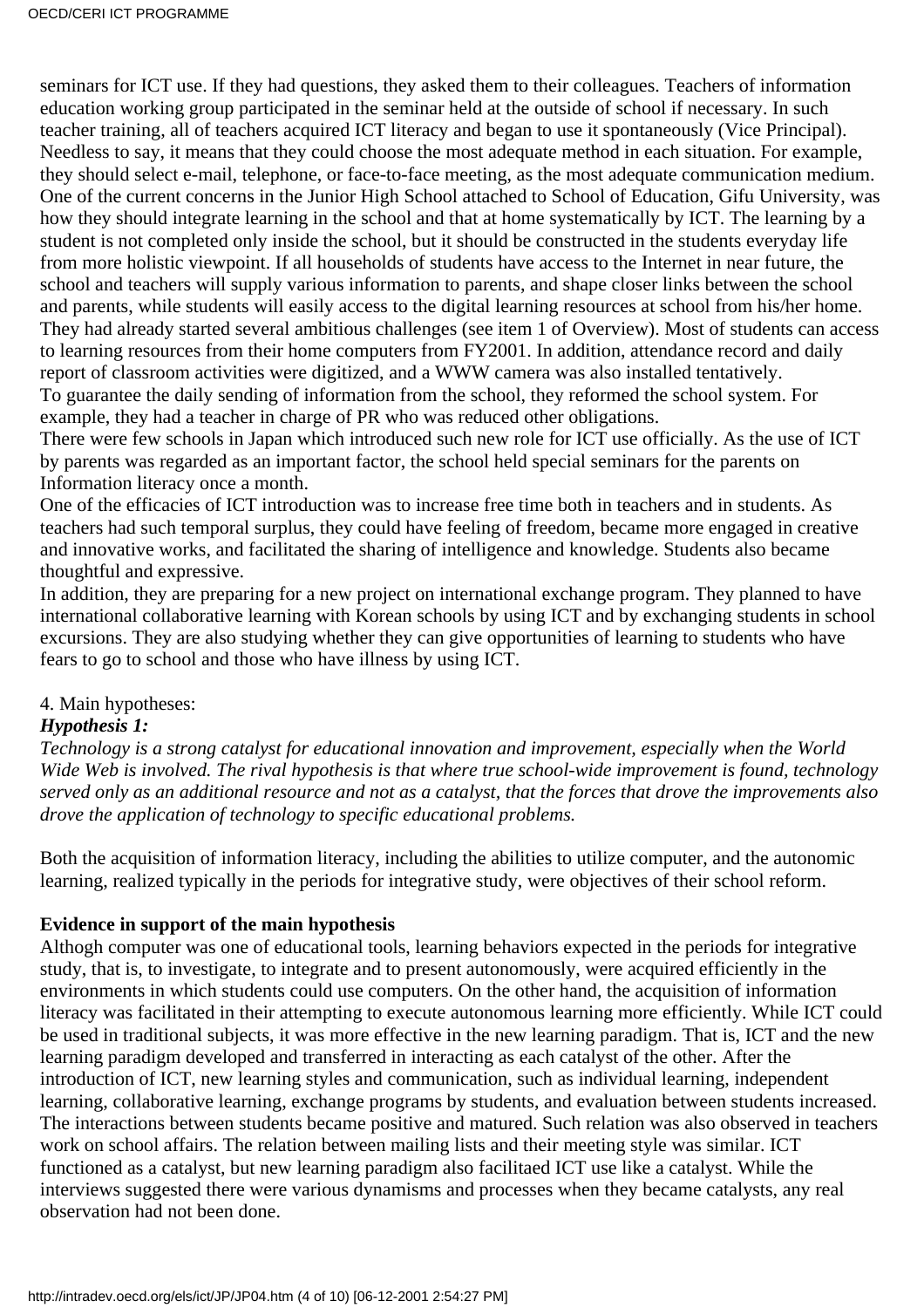### **Evidence in support of the rival hypothesis**

It was also suggested that constructing environments in which catalysts function effectively is essential In this meaning, the rival hypothesis was also supported.

### *Hypothesis 2:*

*The diffusion of the innovation/improvement (and therefore of ICT) followed the traditional diffusion pattern for innovations, as outlined by Rogers (1995). The rival hypothesis is that technology functions differently from traditional innovations and that therefore different diffusion patterns occur.*

Under the leadership of the vice-principal, the teachers who had necessity and motivation gathered spontaneously, shared roles in putting the right teacher in the right place, and the school innovation was promoted.

The pressure from the environments was also important. The vice-principal said, The point of more efficient and effective introduction of ICT into school is how many objectives and tasks that are not realized without using ICT can be created. The environments in which they cannot do without ICT use are necessary; those in which they can do more conveniently if they use ICT are insufficient. In the former environments, teachers cannot help using ICT and induce them various new ideas and improvements.

For the innovation, the organization of supporters, such as PTA and college researchers, was also necessary. Especially when they tried to start a new project, collaboration with professionals in universities and community was indispensable. As they planned to connect home computers with the servers at school, support from parents was also indispensable. At home, some parents learned ICT use from their children.

### **Evidence in support of the main hypothesis**

Inteviewees reported that the vice-principal and a few teachers, that is, the limited number of leaders, introduced ICT and other innovations. However, there were no clear evidence on the process of the diffusion.

**Evidence in support of the rival hypothesis**

No clear evidence.

### *Hypothesis 3:*

*Successful implementation of ICT depends mostly upon staff competence in the integration of ICT into instruction and learning. This hypothesis assumes that teachers mediate ICT applications when they are successful, and that ICTs academic value relates positively to teacher competence. The rival hypothesis is that the school technological infrastructure and student ICT competence rather than staff competence determine ICT implementation outcomes.*

Various supports were prepared for teachers to learn how to use ICT in advance of students or at the same time. At the beginning, however, the relation between such measures and ICT applications into all the school was not clear. In the various aspects of ICT introduction, the leadership by the vice-princpal was outstanding. He started the reformation of teachers consciousness from 1999 and moved to degitization of their office works.

**Evidence in support of the main hypothesis** No clear Evidence. **Evidence in support of the rival hypothesis** No clear Evidence.

### *Hypothesis 4:*

*Gaps in academic performance between high and low poverty students will not increase when all students have equal access to ICT. The rival hypothesis is that equal access to ICT will lead to more advantaged students increasing the performance gap with disadvantaged (high poverty) students.*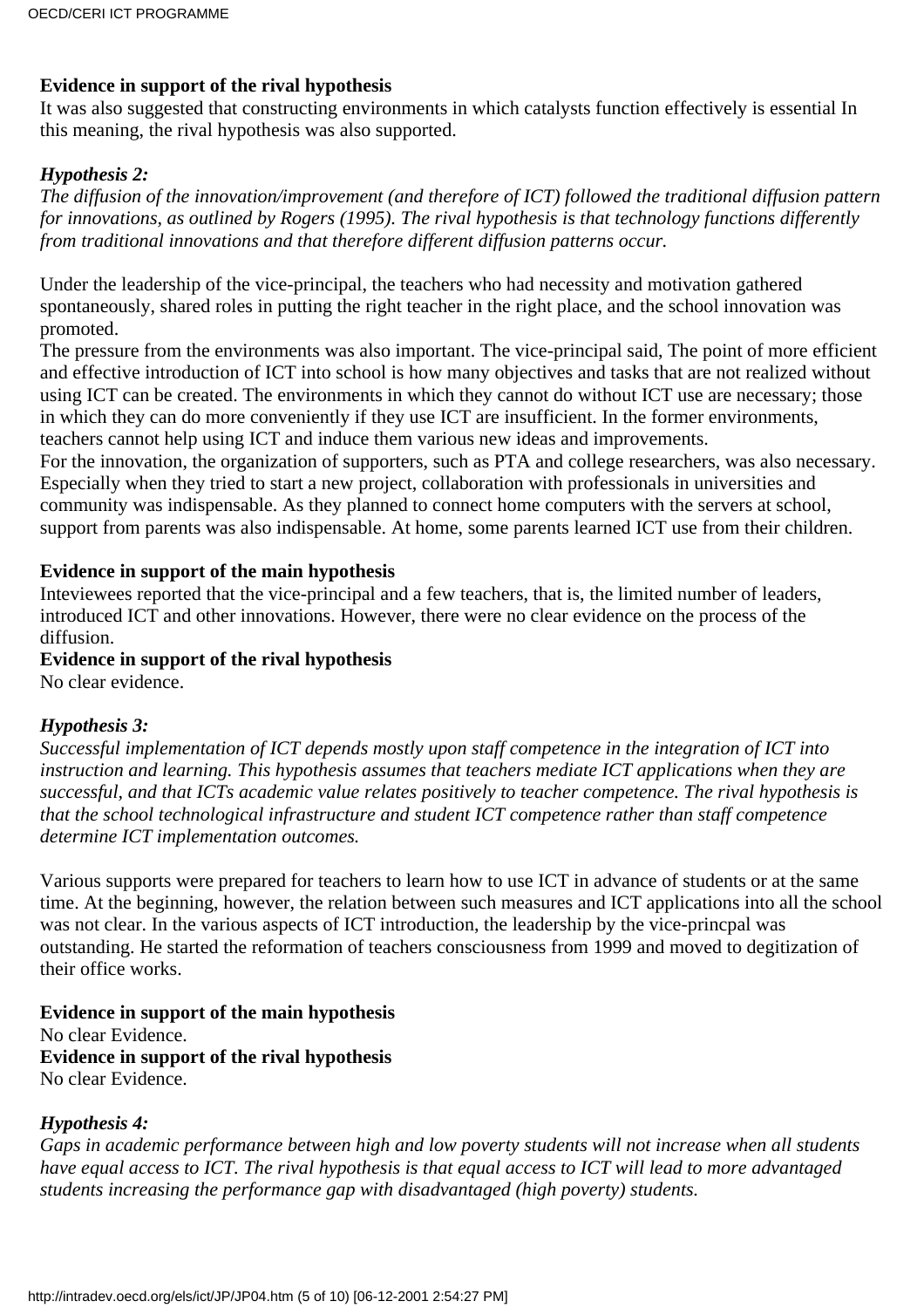The relation between academic perfomance and ICT accessability was more complicated. They found an advantaged student had poor performance on ICT use, and that a disadvantaged student noticed and developed his/her hidden abilities. The financial background also had no relations, but each learner s motivation was the principal factor for ICT use.

**Evidence in support of the main hypothesis** No clear evidence. **Evidence in support of the rival hypothesis** No clear evidence.

#### *Hypothesis 5:*

*Successful implementation of ICT will lead to the same or higher academic standards in spite of the low quality of many ICT materials. Academic standards are a function of teacher and school expectations and* not of the standards of textbooks, ICT materials, and the like. The alternative hypothesis is that ICT use will *lead to a lowering of academic standards as students spend more time on marginally beneficial searches and in browsing poor quality Web and courseware content.*

**Evidence in support of the main hypothesis** No clear evidence. **Evidence in support of the rival hypothesis** No clear evidence.

#### 5. Projection to the future:

The Junior High School, attached to School of Education, Gifu University has succeeded in utilizing ICT in various aspects of all the school. In addition to computer classrooms, all of classrooms had a couple of computers connected with LAN, and students could use it anytime and anywhere. ICT also changed the teachers works considerably in terms of the reduction in the number of school conferences, and of the sharing and accumulation of information on the teaching and school affairs. The practices were more innovative comparing with those in other schools that had not implemented the use of ICT in daily activities yet.

The school understood their next step would be to expand the environments for flexible learning out of the school, that is, at home. Use of ICT will also bring about collaboration of teachers with parents and supports from the community, both of which are expected in the next Requirements for Guidance in Learning (national standard curriculum). It was one of the innovative points in this school that not only teachers and students but also parents can use ICT. In order to raise the ratio of households of home computer with access to school to 100%, the school planned to qualify its household as a requirement for the entry to the school from FY2001. The new challenge will be expected to sustain in this school in expanding its scale. At present, the government strongly promotes the introduction and advancement of ICT use in all of Japanese schools, and many schools can find easily financial supports. However, to transfer such innovation to other schools, various additional conditions should be satisfied. This case study found that the leadership of the vice principal was one of the most essential factors in the reform in this school. It is suggested that the allocation of experienced leaders to schools and organizational cultivation of them are indispensable for the transfer of ICT use, in addition to teacher training.

#### 6. Appendix A:

Four researchers participated in the date collection. The team spent almost all of three consecutive days. The team had interviewed the principal, one IT coordinator of the school, one IPPUT teacher, three regular teachers, students, and parents. Each interview had lasted about one hour, sometimes two hours. In addition, documents such as a booklet of the school, several reports of project were collected. An ordinary classroom lesson using ICT was recorded by video.

Table A-1: Schedule of Interview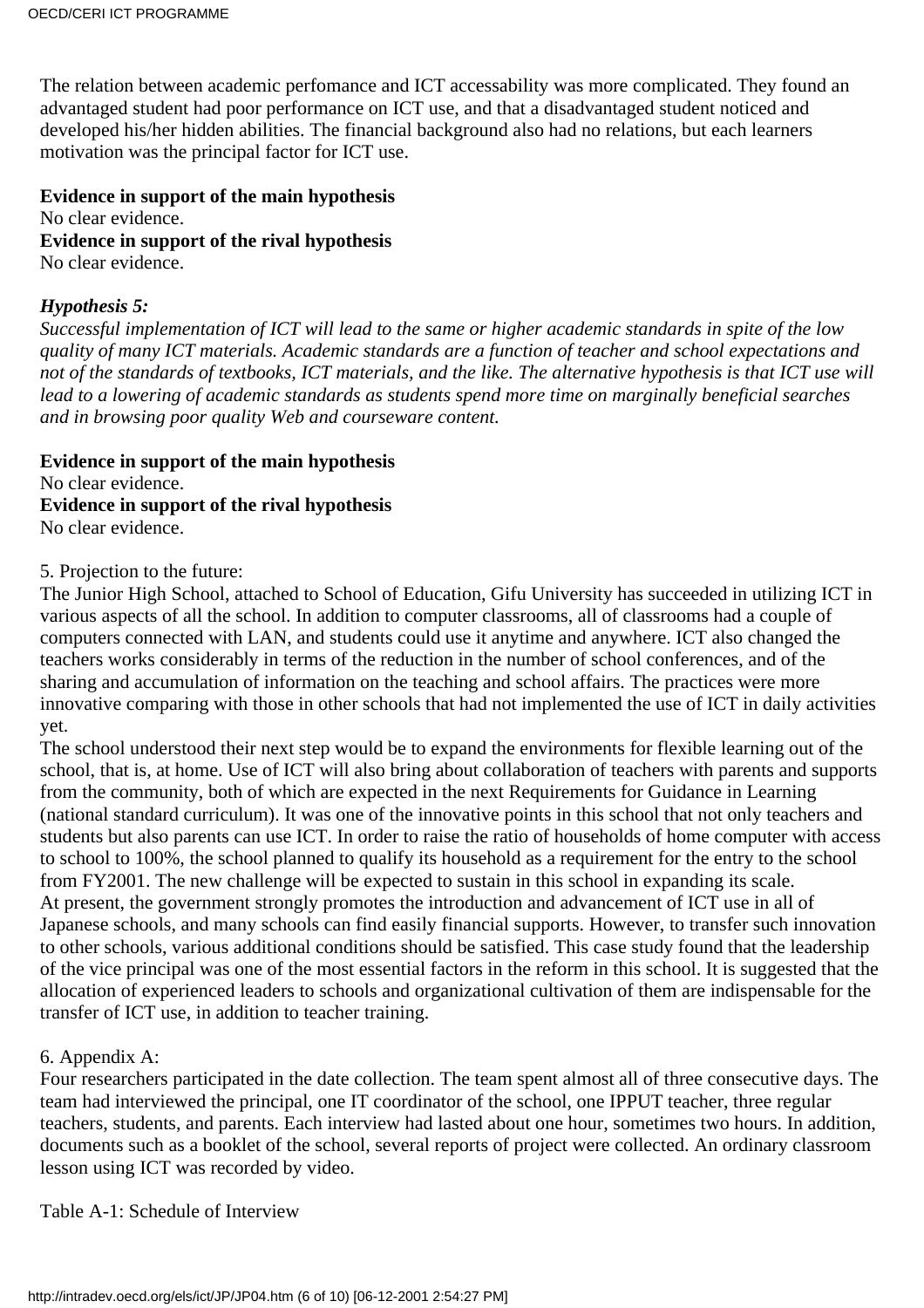| Interviewee                                 | Date        | Duration                | Condition       |
|---------------------------------------------|-------------|-------------------------|-----------------|
| Principal                                   | 30/Jan/2001 | $ ca. 120 \text{ min.}$ |                 |
| Innovation Teacher 1                        | 31/Jan/2001 | $\alpha$ . 50 min.      |                 |
| Innovation Teacher 2                        | 30/Jan/2001 | $\alpha$ . 50 min.      |                 |
| $\left\vert$ (in charge of IT)              |             |                         |                 |
| Other Teachers (3 persons)                  | 29/Jan/2001 | $ ca. 50 \text{ min.}$  | Group Interview |
| Students (Class 4 of 9 <sup>th</sup> Grade) | 29/Jan/2001 | $\alpha$ . 50 min.      | Group Interview |
| Parents (3 persons)                         |             | $ ca. 50 \text{ min.}$  | Group Interview |

### 7. Appendix B: **Tables for Teacher ICT Practices Survey**

How comfortable are you with using a computer to do each of the following? (Choices are: very comfortable, comfortable, somewhat comfortable, not at all comfortable)

|             |                                                 | very           | comfortable    | somewhat       | not at all                  |
|-------------|-------------------------------------------------|----------------|----------------|----------------|-----------------------------|
|             |                                                 | comfortable    |                | comfortable    | comfortable                 |
|             | write a paper                                   | 14             | 8              |                |                             |
| 12          | search for information on<br>the World Wide Web |                |                |                |                             |
|             | (WWW)                                           | 12             |                | 3              | $\mathcal{D}_{\mathcal{A}}$ |
| 3           | create and maintain web                         |                |                |                |                             |
|             | pages                                           | $\overline{2}$ | 3              | 5              | 14                          |
| 4           | use a data base                                 | 4              | 6              | 9              | 5                           |
| 5           | develop a data base                             | 2              | 3              |                | 12                          |
| 16          | send and receive e-mail                         | 15             |                | $\overline{2}$ | $\Omega$                    |
| 17          | write a program                                 | 2              | $\overline{2}$ | 3              | 17                          |
| 8           | draw a picture or diagram                       |                | 8              | 5              | 6                           |
| $ 9\rangle$ | present information (e.g.,<br>use PowerPoint or | 9              | 9              |                |                             |
|             | equivalent)                                     |                |                |                |                             |

How important is each of the following computer-related skills for your teaching? (Choices are: very important, important, so-so, and not important at all)

|     |                           | very important | important     | $ so-so $ | not important at<br> all |
|-----|---------------------------|----------------|---------------|-----------|--------------------------|
| 10. | write a paper with a word |                |               |           |                          |
|     | processor                 | 13             | 6             |           |                          |
| 11. | search for information on |                |               |           |                          |
|     | the WWW                   | 12             | Q             |           |                          |
| 12. | create Web pages          |                |               | 10        | h                        |
| 13. | use a data base           |                | Q             | Q         |                          |
| 14. | develop a data base       |                | 8             | 9         | 6                        |
| 15. | send and receive e-mail   |                |               | 8         |                          |
| 16. | write a program           | ◠              | $\mathcal{D}$ | 11        | 9                        |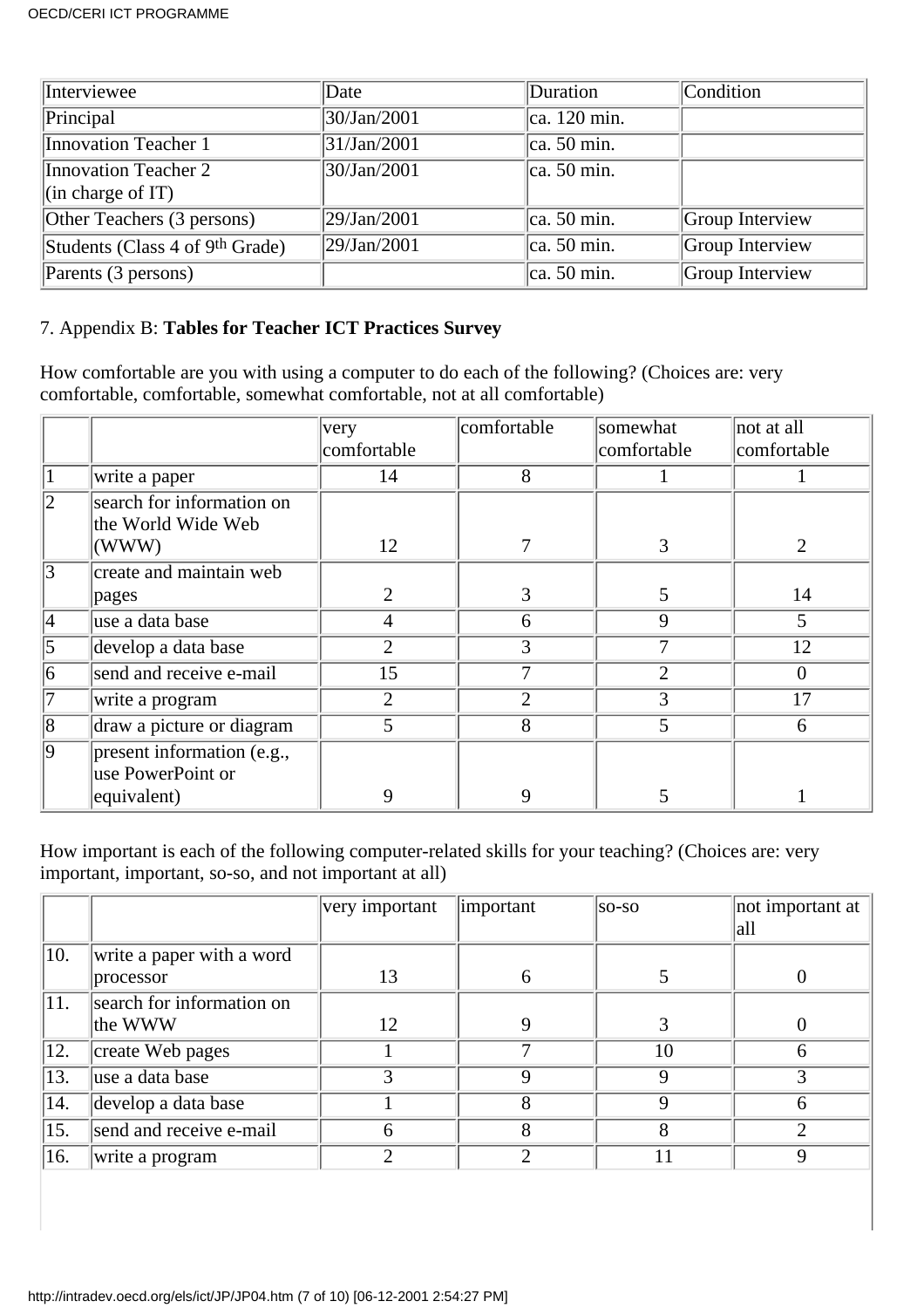|     | draw a picture or diagram<br>with a graphing/drawing<br>application               |  |  |
|-----|-----------------------------------------------------------------------------------|--|--|
| 18. | $\parallel$ present information (e.g.,<br>use PowerPoint or<br>$\leq$ equivalent) |  |  |

During the past school year, how often did your students on average do the following for the work you assigned? (Choices are: several times each week, several times each month, a few times, never)

|                   |                          | several times    | several times    | a few times    | never          | No answer        |
|-------------------|--------------------------|------------------|------------------|----------------|----------------|------------------|
|                   |                          | each week        | each month       |                |                |                  |
| 19.               | use the World Wide       |                  |                  |                |                |                  |
|                   | Web                      | $\overline{4}$   | 10               | 7              | 3              | $\overline{0}$   |
| 20.               | create web pages         | $\overline{0}$   | $\overline{2}$   | 6              | 15             | 1                |
| $\overline{21}$ . | send or receive e-mail   |                  | $\overline{4}$   | $\overline{8}$ | 11             | $\overline{0}$   |
| $\sqrt{22}$ .     | use a word processing    |                  |                  |                |                |                  |
|                   | program                  | $\mathbf{1}$     | 11               | 5              | $\overline{7}$ | $\mathbf{0}$     |
| $\overline{23}$ . | use a computer to play   |                  |                  |                |                |                  |
|                   | games                    | $\boldsymbol{0}$ | $\overline{4}$   | 5              | 15             | $\boldsymbol{0}$ |
| $\overline{24}$ . | use a spreadsheet        | $\overline{0}$   | $\overline{3}$   | 6              | 15             | $\overline{0}$   |
| $\sqrt{25}$ .     | use a graphics program   | $\boldsymbol{0}$ | $\boldsymbol{0}$ | 8              | 15             | 1                |
| $\overline{26}$ . | join in an on-line forum |                  |                  |                |                |                  |
|                   | or chat room             | $\boldsymbol{0}$ | $\overline{2}$   | $\overline{3}$ | 19             | $\theta$         |
| 27.               | use a presentation       |                  |                  |                |                |                  |
|                   | program (e.g.,           |                  |                  |                |                |                  |
|                   | PowerPoint)              | $\overline{2}$   | 9                | 8              | 5              | $\overline{0}$   |
| 28.               | use an instructional     |                  |                  |                |                |                  |
|                   | program (including       |                  |                  |                |                |                  |
|                   | simulations)             | 3                | 4                | $\overline{4}$ | 12             | 1                |
| 29.               | other computer uses      |                  |                  |                |                |                  |
|                   | (specify)                | $\overline{0}$   | $\overline{2}$   | 3              | 18             |                  |

## 30. How would you rate your ability to use a computer? (Choices are: good, fair, poor)

|             |                                                         | тап | ıswer |
|-------------|---------------------------------------------------------|-----|-------|
| ∩∼ا<br>IJU. | .<br>puter<br>usc<br>u<br>CUILI<br>$\ddot{\phantom{0}}$ |     |       |

Answer questions 31-38 based on experiences or policies from the last school year.

## 31. Was student computer use ever evaluated for grading? (yes-no)

|                       | τ7Δ0 |  |
|-----------------------|------|--|
| evaluated for grading |      |  |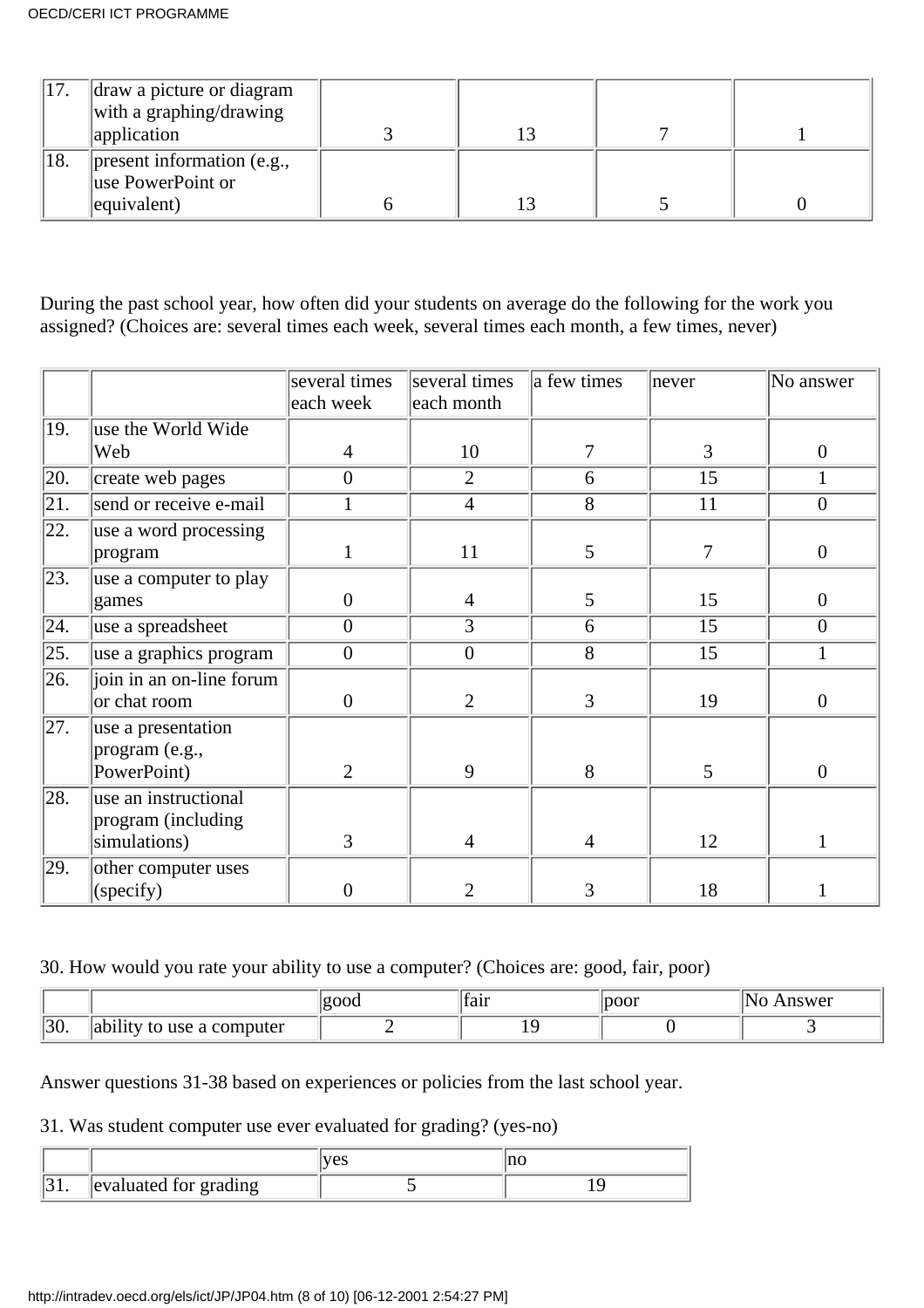32. If you assigned World Wide Web searching, how much freedom did you allow students in locating sites to visit? (no restrictions, some restrictions, designated sites only)

|                                                        | no restrictions | some restrictions designated sites | loniv | no answer |
|--------------------------------------------------------|-----------------|------------------------------------|-------|-----------|
| how much freedom did you<br>allow students in locating |                 |                                    |       |           |
| sites to visit?                                        |                 | 14                                 |       |           |

33. Did you create or modify a Web site with any of the classes that you taught? (yes-no)

|                                                 | <b>ves</b> | no |
|-------------------------------------------------|------------|----|
| Did you create or modify a Web site with any of |            |    |
| the classes that you taught?                    |            |    |

34. What portion of the computer use in your classes was directly related to the course content? (all, most, some, very little)

|                              | 'an | lmost | some | very little |
|------------------------------|-----|-------|------|-------------|
| What portion of the          |     |       |      |             |
| computer use in your classes |     |       |      |             |
| was directly related to the  |     |       |      |             |
| course content?              |     |       |      |             |

35. What portion of the computer use that you assigned was done by students individually? (all, most, some, very little)

|                        | lmost | <i>some</i> | very little |
|------------------------|-------|-------------|-------------|
| What portion of the    |       |             |             |
| computer use that you  |       |             |             |
| assigned was done by   |       |             |             |
| students individually? |       |             |             |

36. If you have a computer at home, how often did you use it for preparing for teaching? (several times a week, several times a month, a few times, never, no computer)

|                                                                                                     | a week | several times several times all few times<br>a month | never | no computer |
|-----------------------------------------------------------------------------------------------------|--------|------------------------------------------------------|-------|-------------|
| 36<br>If you have a computer<br>at home, how often did<br>you use it for preparing<br>for teaching? |        |                                                      |       |             |

37. Did you participate as a student or instructor in a virtual course through the Internet/World Wide Web? (yes-no)

|                                                                                                               | lves | Ino |  |  |
|---------------------------------------------------------------------------------------------------------------|------|-----|--|--|
| Did you participate as a student or instructor in a<br>virtual course through the Internet/World Wide<br>Web? |      |     |  |  |